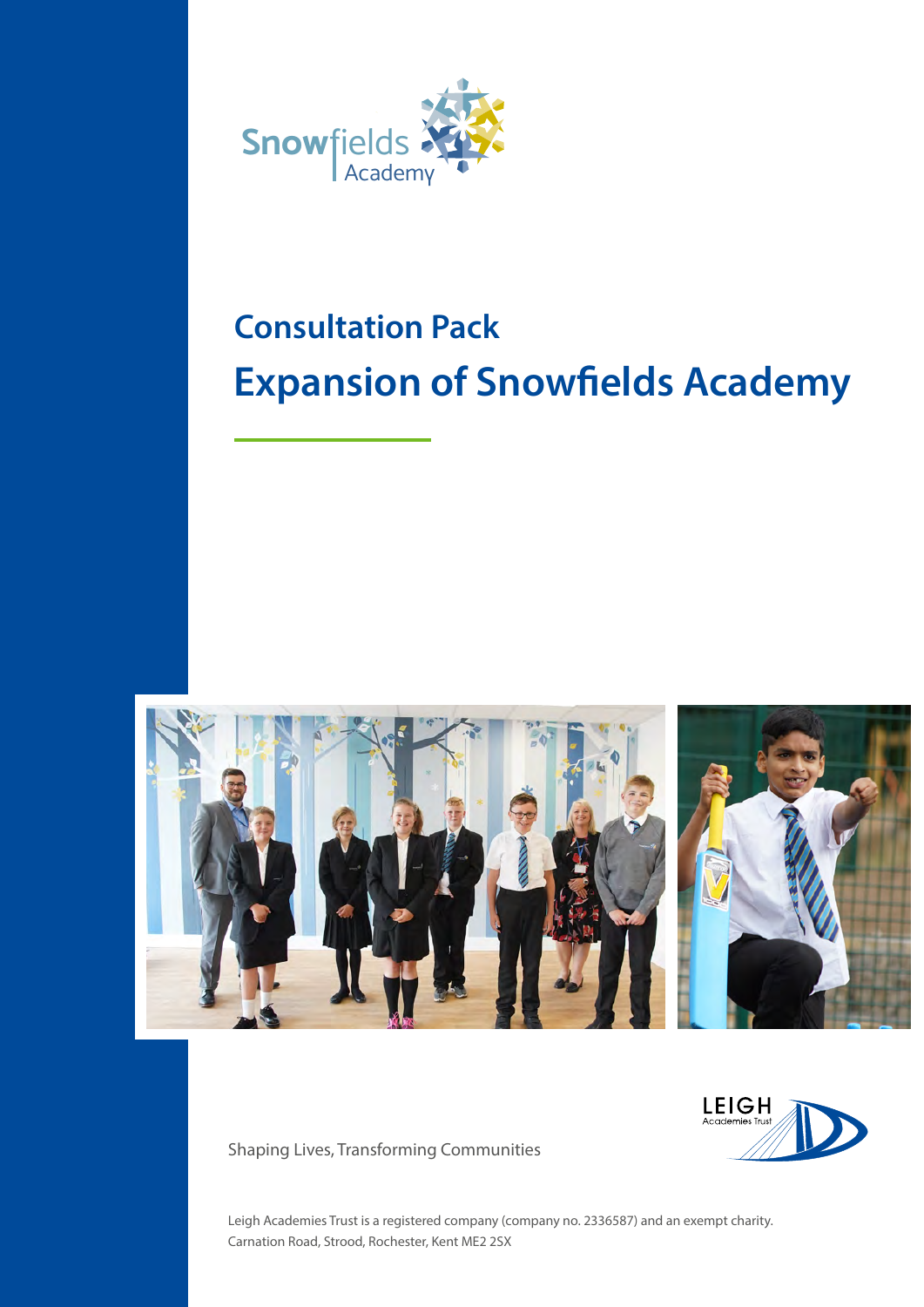## 1 The proposal

From 1st September 2022, Leigh Academies Trust (LAT) is proposing to expand Snowfields Academy, a secondary special school for pupils aged 11-18 with an Education and Health Care Plan (EHCP) for primary need type autism. If approved the total capacity of the academy, currently located in new buildings on the fringes of the village of Bearsted near junction 7 of the M20, will increase from 140 to 280. A revised copy of Snowfields Academy's statement of provision to reflect this change is included alongside this significant change consultation.

Concurrently, we are beginning a listening period on the plan for the closure of High Weald Academy (HWA) by 31 August 2022. This follows a substantive decision by the Secretary of State for Education to proceed to close the school, subject to a final agreement of the closure plan. HWA is based in new accommodation which opened in January 2020. If HWA closes on the 31st August 2022, we want to ensure the HWA buildings continue to be used to benefit children in the area. Therefore, as well as proposing to expand Snowfields Academy, we are also consulting on setting up a satellite of Snowfields in Cranbrook using the buildings currently occupied by HWA.

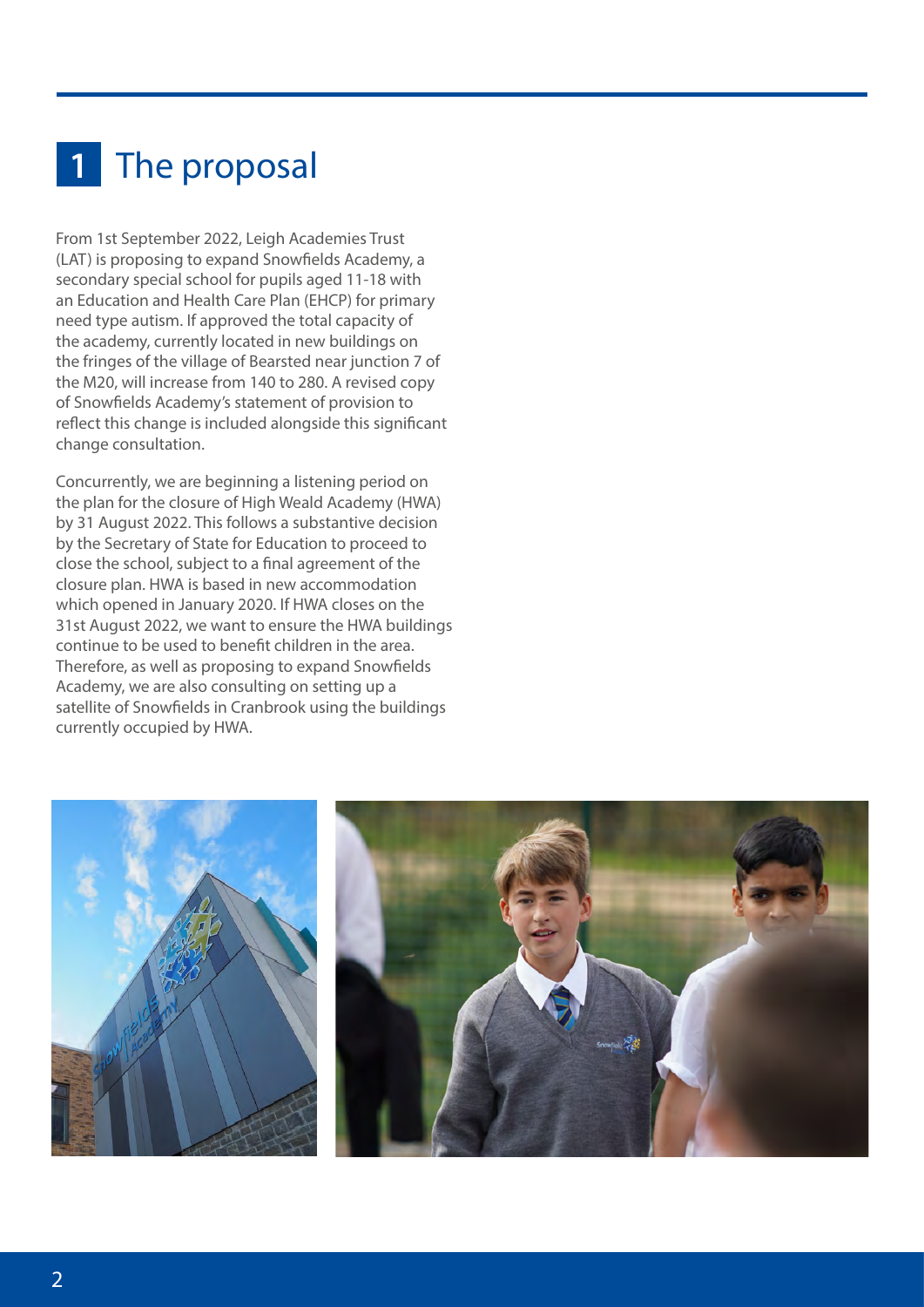#### 2 Details of the proposal

HWA has just 276 mainstream pupils on roll, which is just a little larger than a one-form entry primary school. As a result, offering a full secondary curriculum to pupils is challenging. HWA's new building which opened in January 2020 can accommodate around 1,000 pupils. It is currently at just over one-quarter capacity. HWA is consistently rated to "require improvement" by Ofsted and its GCSE results are "Well Below Average".

The very low pupil numbers have produced significant budget challenges. Consequently, HWA's financial position is not sustainable. Furthermore, Kent County Council's (KCC's) latest Commissioning Plan demonstrates that year 7 pupil numbers are not forecast to rise sufficiently in the surrounding area during any year which forms part of current forecasts. For these reasons, the Secretary of State is beginning a listening exercise on the closure of HWA with effect from 31st August 2022.

Meanwhile, Snowfields Academy opened on the fringes of the village of Bearsted in September 2020, just 15.6 miles from the proposed satellite in Cranbrook. Snowfields enjoys brand new accommodation delivered as part of the government's free school programme. Going into its second year of operation, it is already oversubscribed. Snowfields caters for pupils aged 11-18 with special educational needs who have an Education, Health and Care Plan (EHCP) with primary need type autism.

If the expansion is approved, the main site of Snowfields Academy at Bearsted and satellite at Cranbrook will operate as one school. When full, and on the assumption that this proposal is approved, Snowfields will have 280 pupils on roll in classes of 12/13 pupils. Across all age groups, roughly half will be based at Bearsted and half at Cranbrook.

Whilst each pupil would be designated a "home campus" based on proximity to where they live, all pupils will spend a proportion of their timetable visiting the other site. The exact proportion of time spent visiting the alternative site will increase as pupils progress through the academy and in consultation with them and their parents or carers. However, exceptions

will be made for any pupils for whom this represented an unacceptable barrier to their learning and/or well being given the level of their autism diagnosis. The extent of integration across the two sites will deepen over time.

Pupils will visit the alternative site to their "home campus" in order to access specialist areas of learning. The Bearsted campus contains facilities for hospitality and horticulture; the Cranbrook campus contains a working farm. Without movement between sites, pupils will not be able to access the full range of vocational curriculum opportunities on offer. This arrangement will be made clear to pupils and parents at the point of admission to the academy.

Staff contracts will be varied where appropriate following consultation to enable deployment at either site. All future staff will be employed on the basis that they can be deployed at either site and that this can change over time in line with the needs of the academy. However, for most teaching staff, they will be designated to work at one site for the vast majority of their timetable across an academic year. Members of the middle and senior leadership team will work across both sites with a Vice Principal designated to take an operational lead at either site reporting to the Principal. Each Vice Principal will be supported by an Assistant Principal and team of support staff. Despite where they spend the majority of their time, all middle and senior leaders will take responsibility for whole academy strategic areas across both sites.

All policies will be consistent across both sites including safeguarding, behaviour and teaching and learning. The curriculum will be consistent for all pupils regardless of which site is designated as their "home". This will be delivered via the International Baccalaureate Middle Years Programme with consistent unit plans and assessment arrangements for every subject. The mission, vision and values will be the same across both sites with all members of staff working hard to ensure consistency whether based at Bearsted or Cranbrook.

*(continued on page 4)*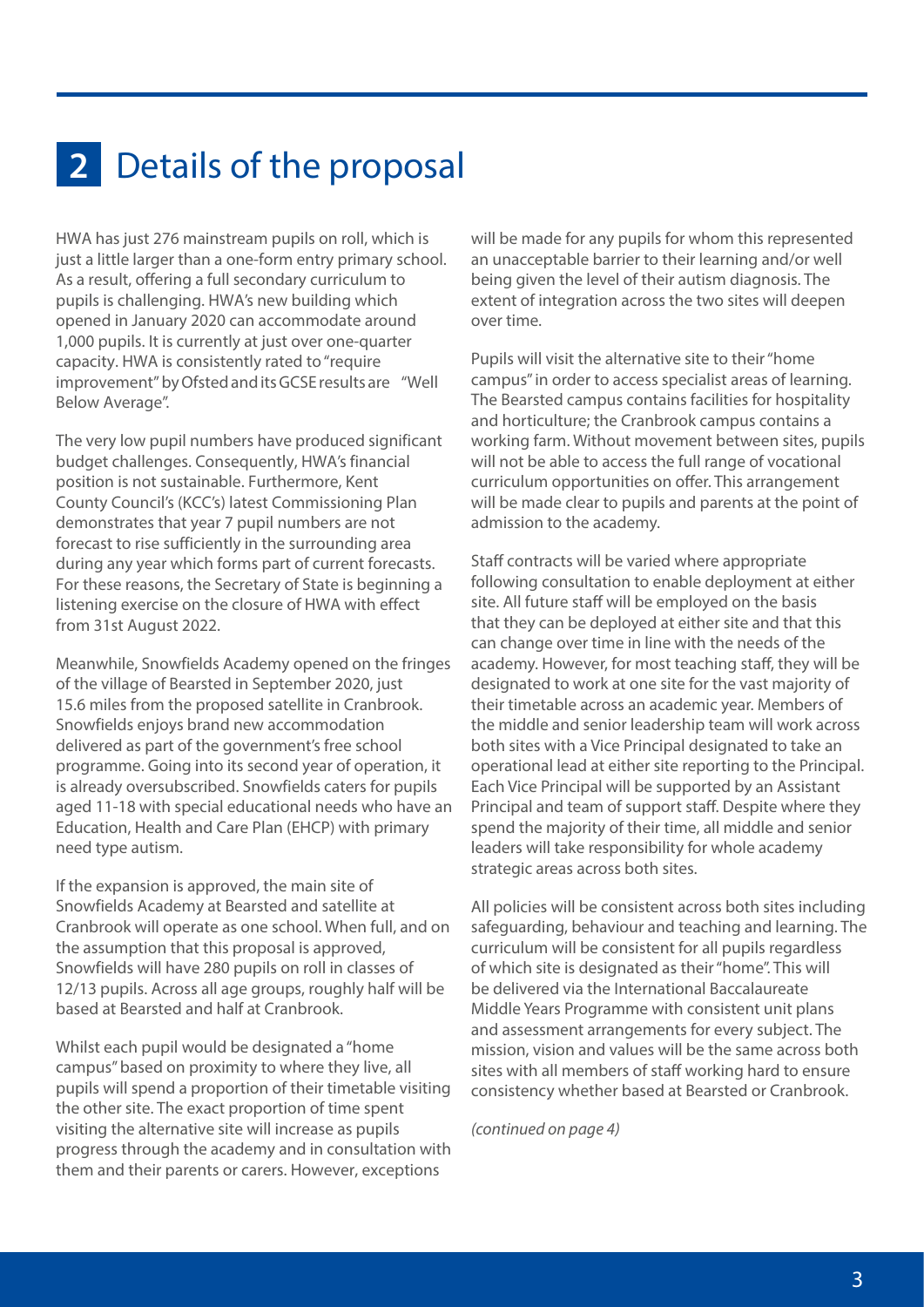The management of whole academy activities such as open events, parents evenings, staff training and some extracurricular provision will be consistent across the two sites. Given the vast learning that has taken place on such matters during the pandemic, technology will be used wherever possible to ensure opportunities for virtual interaction to connect the two sites together.

The academy will be led by a single Principal and leadership team. The Principal will report in turn to a single governing body which will govern the whole academy, plus Bearsted Primary which is colocated with the Snowfields campus at Bearsted. This arrangement is the same as now. The governing body will operate as a sub-committee of the LAT Board.

#### The need for additional SEN places **3**

KCC's latest Commissioning Plan shows that the number of pupils with an EHCP for autism is rising considerably. 13,499 young people in Kent have an EHCP of which 41.2% are specifically for autism. In the period 2017 to 2020, the number of young people with an EHCP for autism rose by 45%.

Moreover, the group experiencing the highest EHCP percentage growth is young people aged 11-16. The area of Kent with the highest EHCP growth rate is Tunbridge Wells, the borough to which Cranbrook belongs, at 18.5% between 2019 and 2020. The next highest are Tonbridge and Malling and Ashford, both of which neighbour the Cranbrook district.

Locating this expansion within the area of greatest EHCP growth will enable KCC to achieve its stated goal of "avoiding transporting SEN pupils far away from their local communities" in order to attend school. It will also reutilise a brand new school building paid for by the taxpayer which could otherwise become derelict if this proposal is rejected since there is no alternative identified use. The expansion of Snowfields will help KCC to address each of the significant EHCP growth areas summarised below.

The future demand for 11-16 special school placements rises considerably in the five-year period up to 2025 from 2,901 to 4,422 for 11-15 year olds and 1,144 to 1,724 for 16-19 year olds. KCC is developing plans to expand the number of specialist places by 712 across all age ranges by 2024, but even if every one of these projects come to fruition, demand will continue to significantly outstrip supply in all future years.

LAT has engaged fully with KCC and the Department for Education (DfE) on this proposal which represents significant value for money and can be made available at relatively short notice. The plan will make extra highquality provision available quickly for some of Kent's most vulnerable young people with SEN. At the same time the proposal could ensure continued employment for many of the staff affected by the proposed closure of HWA.

- Primary need type autism;
- Age range 11-16; and
- Location Tunbridge Wells, Tonbridge and Malling and Ashford.